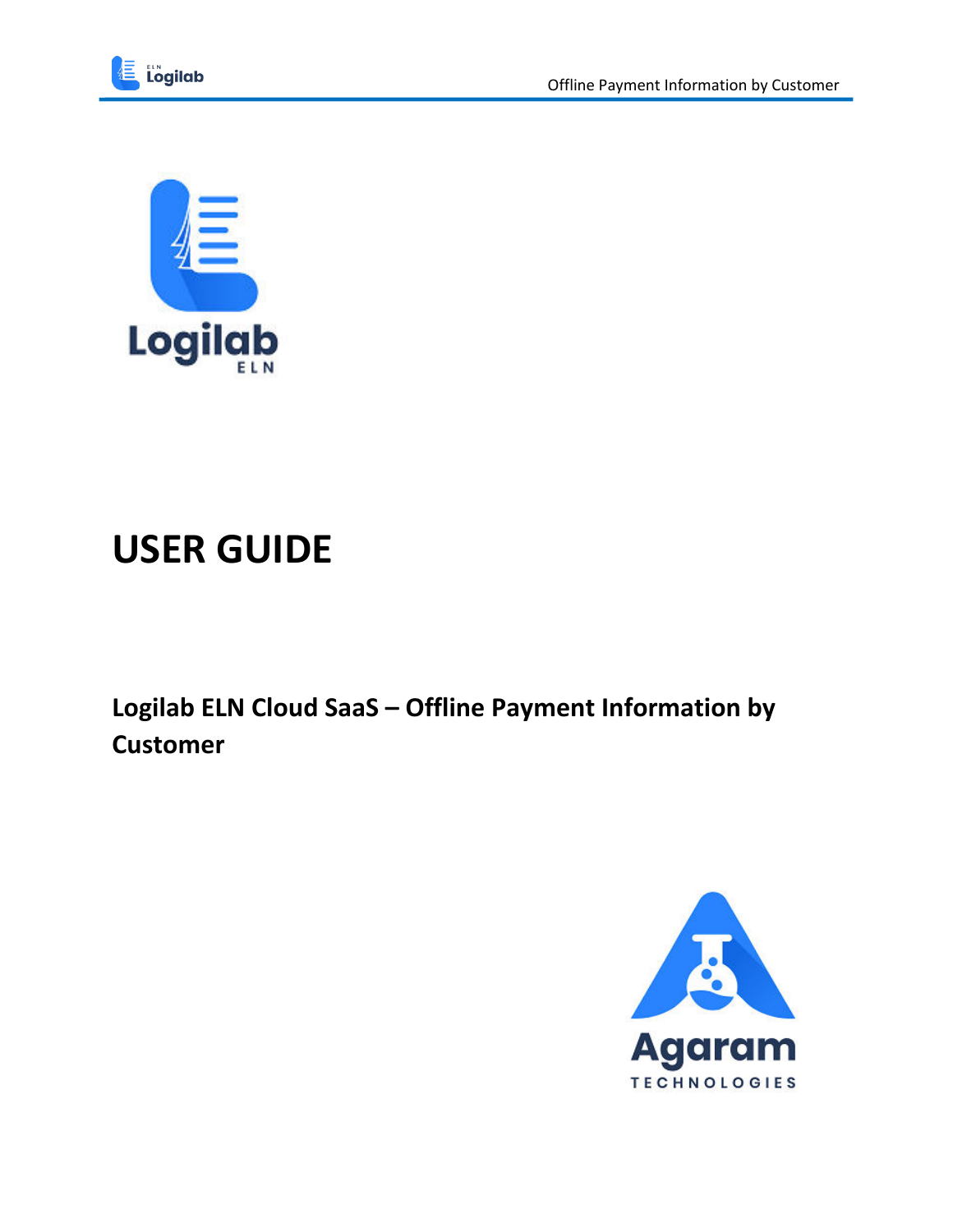#### **CONTENTS**

| 2.1           |  |
|---------------|--|
| $2.2^{\circ}$ |  |
| 2.3           |  |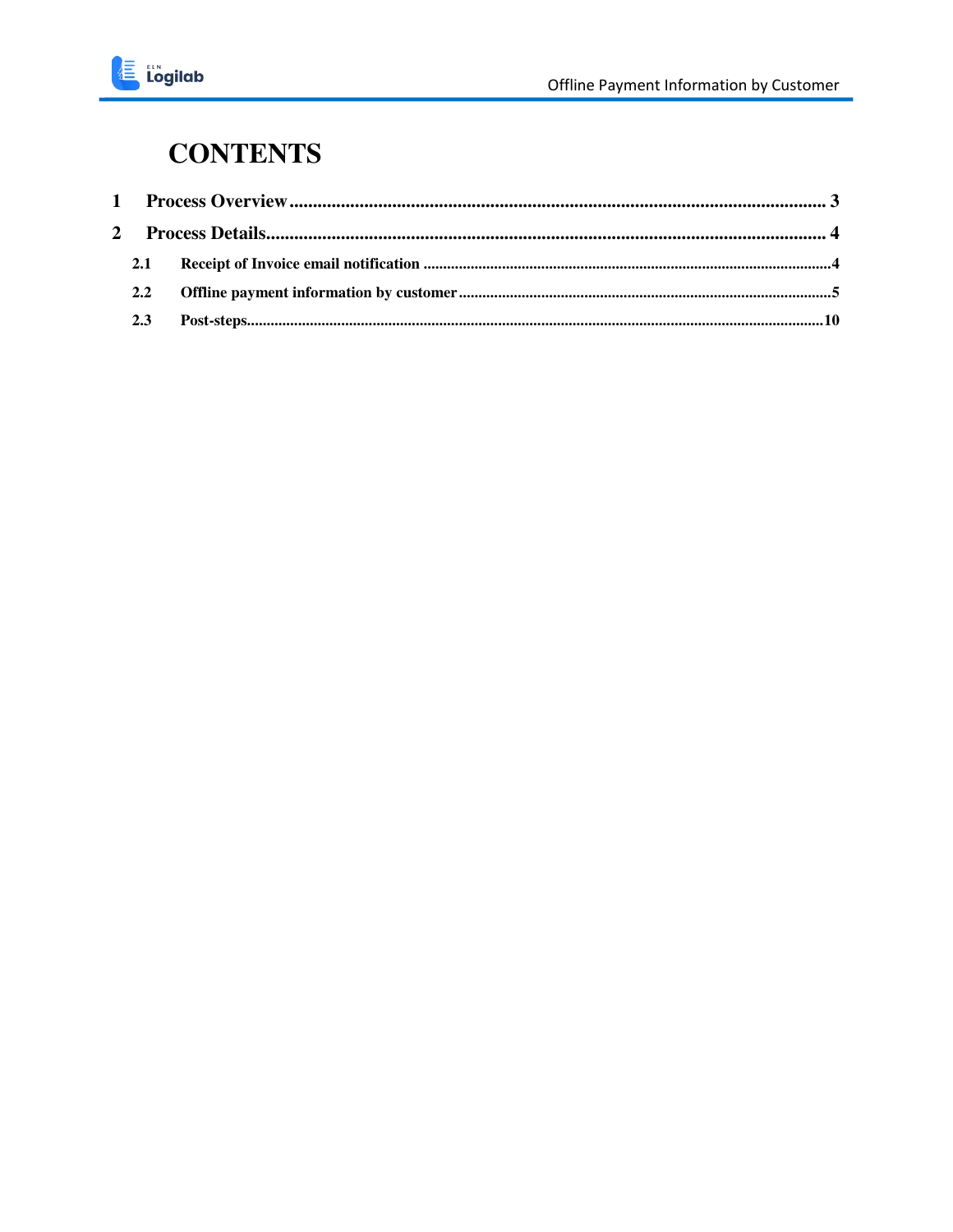

## <span id="page-2-0"></span>**1 Process Overview**

In order to inform Receivables Admin about the already-made offline payment, the customer user will have to follow these steps:

- $\checkmark$  Customer will receive the invoice in the mail for the live subscription on scheduled payment due date. The customer refers to the offline payment details from the invoice email notification
- $\checkmark$  Customer completes the payment in offline mode separately and note down the details of the same.
- $\checkmark$  Customer logs into customer portal and choose to send Email to Receivables admin about the offline payment details

The step-by-step tasks namely customer's reference to email and send offline mail from customer portal are described in detail in the following sections.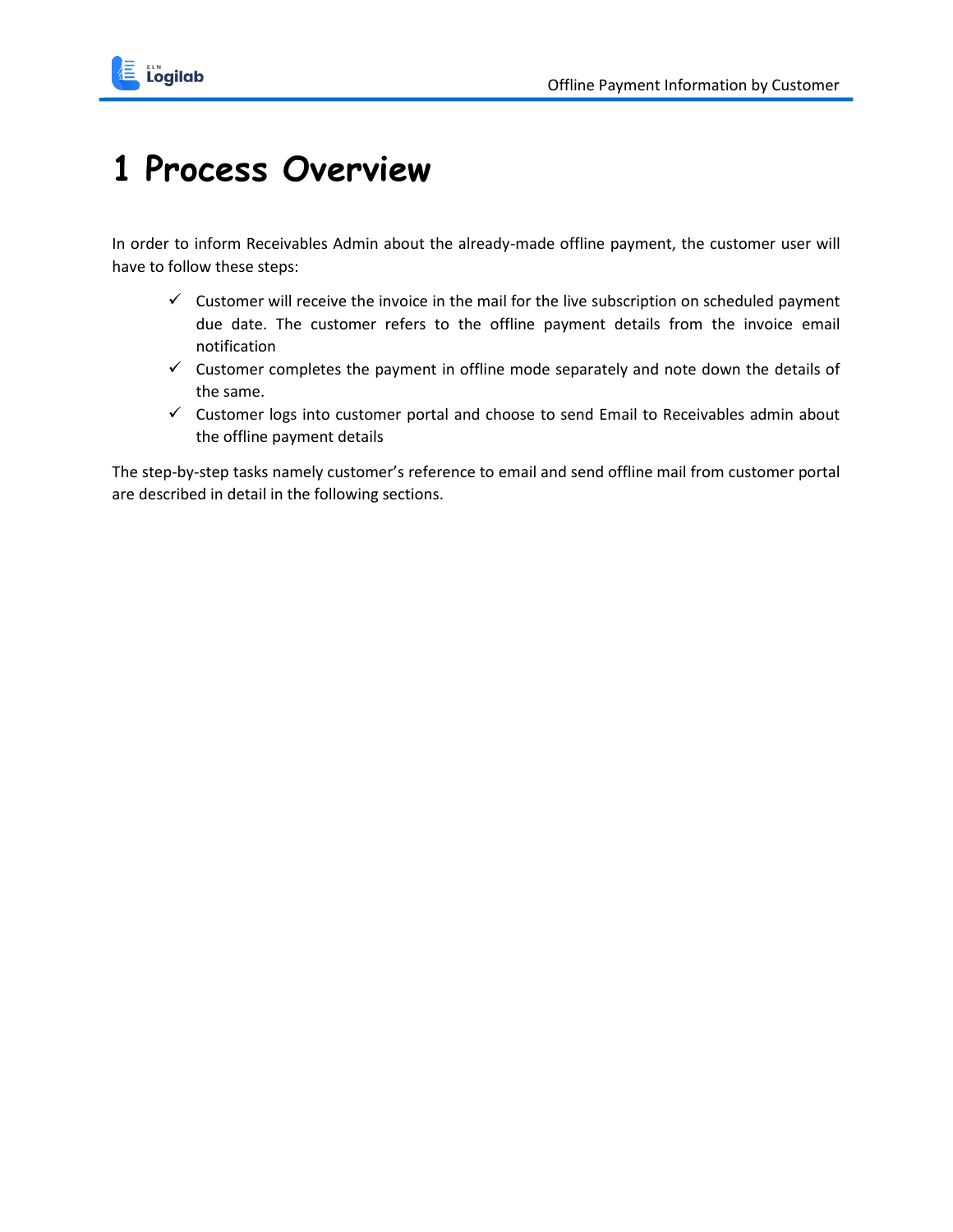

# <span id="page-3-0"></span>**2 Process Details**

### <span id="page-3-1"></span>**2.1 Receipt of Invoice email notification**

Login to the registered email of the customer user.

Locate the Invoice email notification and open it.

| $\leftarrow$ | C<br>$\longrightarrow$<br>A<br>⋒<br>BAC Instance<br>TCM EMEA GOLD | https://mail.google.com/mail/u/2/#all       | G<br>েঁ≅<br>Q<br>谁<br>ĩò<br>$\bullet$<br>TOM Config Cloud I El demo fusion [ BS EMEA Instance O TCM Training [ B TCM Solution Library [ B Transfer to GL in su [ B   BIMS [ B EXPENSE REPORT N<br>Online Telephone B | ⊕        | $\circledcirc$ |
|--------------|-------------------------------------------------------------------|---------------------------------------------|----------------------------------------------------------------------------------------------------------------------------------------------------------------------------------------------------------------------|----------|----------------|
| $\equiv$     | Gmail                                                             | Q Search mail                               | 굝<br>$\circledR$                                                                                                                                                                                                     | දල       | ∷              |
|              | Compose                                                           | $\Box$ -<br>$\mathcal{C}$<br>$\ddot{\cdot}$ | $1-9$ of 9                                                                                                                                                                                                           |          |                |
|              |                                                                   | Agaram Technologies                         | Inbox Invoice from Agaram Technologies Private Limited (Invoice#: INV-000134) - Dear Rajkumar Ganesh, It was a pleasure doing business with you. You can pay fo<br>can.                                              | 2:18 PM  |                |
| Ω            | Inbox                                                             | Agaram Technologies                         | Inbox Status of your Logilab ELN Cloud SaaS subscription has been changed - Dear Customer, The status of the subscription Logilab ELN Cloud SaaS-Logilab ELN Cl                                                      | 2:18 PM  |                |
|              | Starred<br>Snoozed                                                | Agaram Technologies                         | Inbox Update on your Logilab ELN Cloud SaaS subscription - Dear Customer, Thank you for using Logilab ELN Cloud SaaS. Your subscription details have been updat                                                      | 2:18 PM  |                |
|              | Sent                                                              | 日立<br>saas                                  | Inbox ELN Admin Credentials - Dear Customer, Thanks for your interest in Logilab ELN. Please use below mentioned Username and Password for Administrator Logi                                                        | 1:02 PM  |                |
| R            | Drafts                                                            | 口立<br>saas                                  | Inbox This is an OTP verification email - Dear Customer, Thanks for generating an OTP in Logilab ELN. Please use below mentioned OTP for Verifying your Tenant Re                                                    | 12:56 PM |                |
| ́<br>∍       | Less<br>Important                                                 | Agaram Technologies                         | Inbox Your subscription to Logilab ELN Cloud SaaS was successful - Dear Customer, Thanks for subscribing to Logilab ELN Cloud SaaS. Please find a summary of th                                                      | 12:54 PM |                |
| o            | Chats                                                             | 口☆<br>saas                                  | Inbox Tenant Username & Password - Dear Customer, Thanks for Registering your Organization in Logilab ELN. Please use below mentioned Username and passwor                                                           | 12:54 PM |                |
| ক            | Scheduled                                                         | Agaram Technologies                         | Inbox Agaram Technologies Private Limited has invited you to join their portal - Dear Rajkumar, You are invited to Agaram Technologies Private Limited's client portal                                               | 12:48 PM |                |

Note down the details of bank account to which offline payment needs to made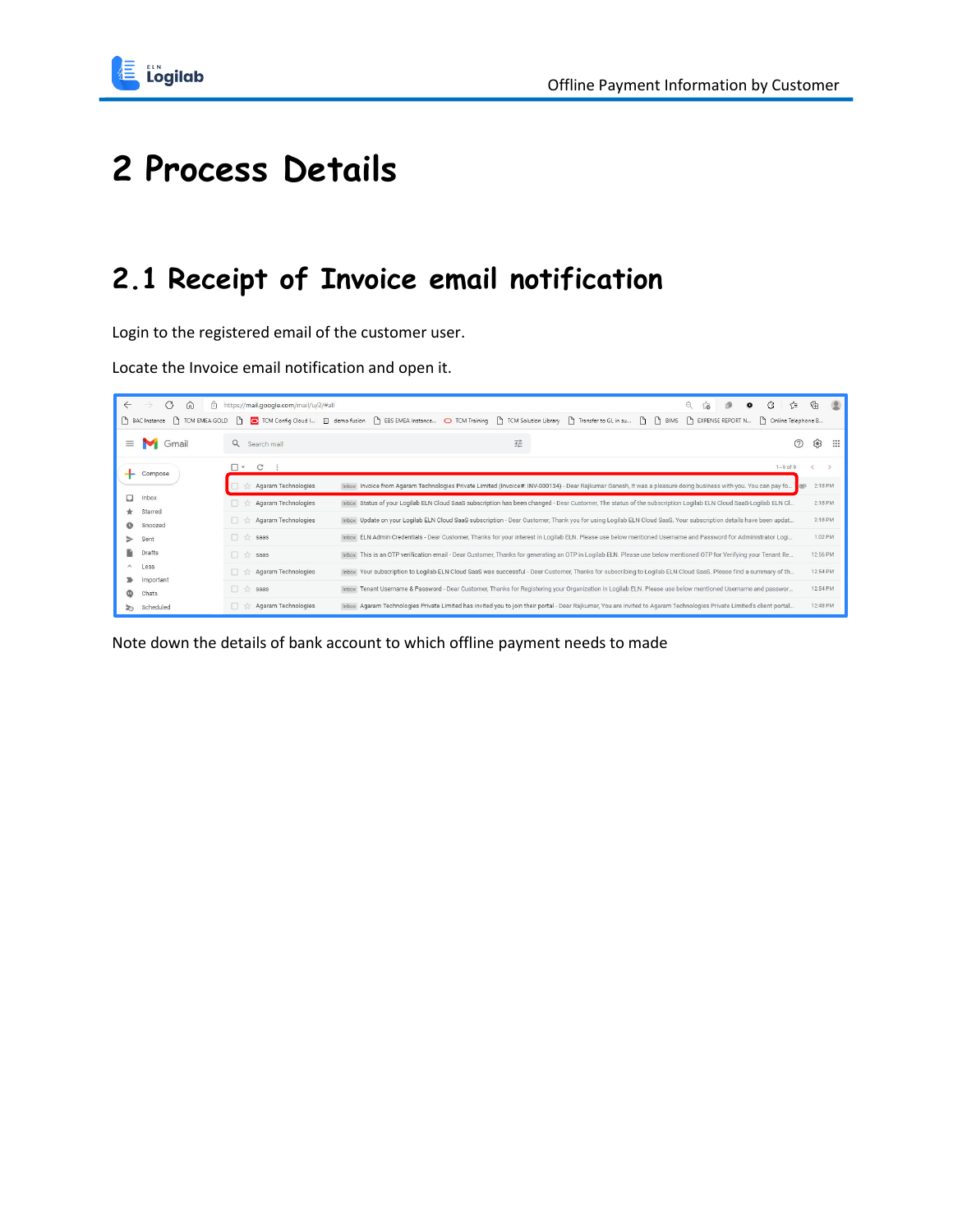



After referring to the details of offline bank transfer from the invoice notification, the customer makes the payment and notes down the payment details separately.

### <span id="page-4-0"></span>**2.2 Offline payment information by customer**

Now the customer proceeds to inform the payment details to Receivables Admin through Customer portal.

Portal URL : **<https://subscriptions.zoho.com/portal/agaramtechsubs>**

In order to notify the Receivables admin about the offline payment details, the customer user signs-in to customer portal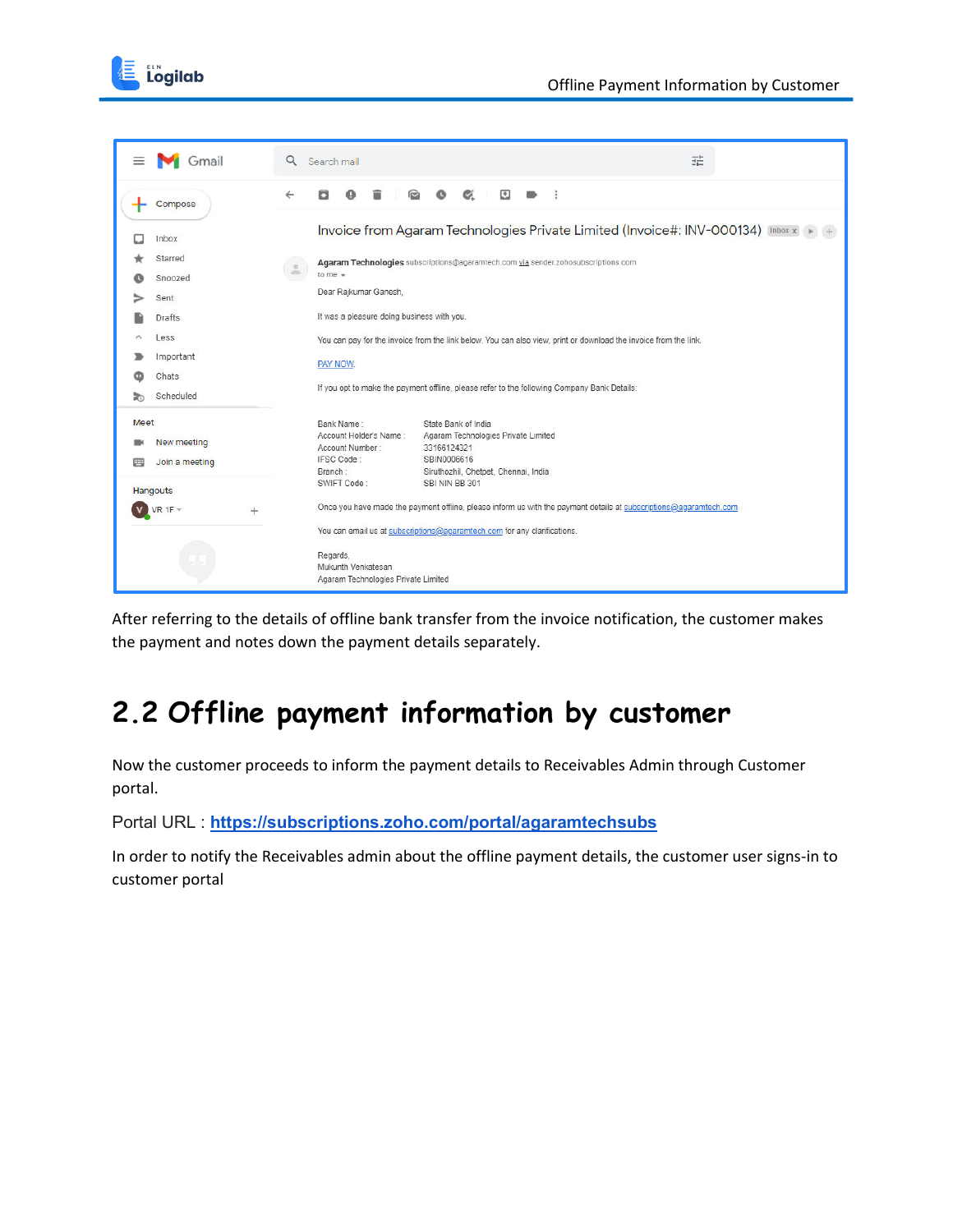

| â       |    | https://subscriptions.zoho.com/portal/agaramtechsubs/login |  |                                                                                                              |
|---------|----|------------------------------------------------------------|--|--------------------------------------------------------------------------------------------------------------|
| EA GOLD | ſ٩ |                                                            |  | O TCM Config Cloud I E demo fusion [ BS EMEA Instance O TCM Training [ ] TCM Solution Library                |
|         |    |                                                            |  |                                                                                                              |
|         |    |                                                            |  | laaram                                                                                                       |
|         |    |                                                            |  | Login to the portal<br>View your transactions with Agaram Technologies<br><b>Private Limited</b>             |
|         |    |                                                            |  | vijiraghav1f@gmail.com                                                                                       |
|         |    |                                                            |  |                                                                                                              |
|         |    |                                                            |  | Remember me                                                                                                  |
|         |    |                                                            |  | SIGN IN                                                                                                      |
|         |    |                                                            |  | Forgot Password?<br>You will receive an e-mail with a link to reset your<br>password.<br>Trouble signing in? |
|         |    |                                                            |  |                                                                                                              |
|         |    |                                                            |  | Are you a staff user? Login here                                                                             |

On the home page, click on 'Send Email' button.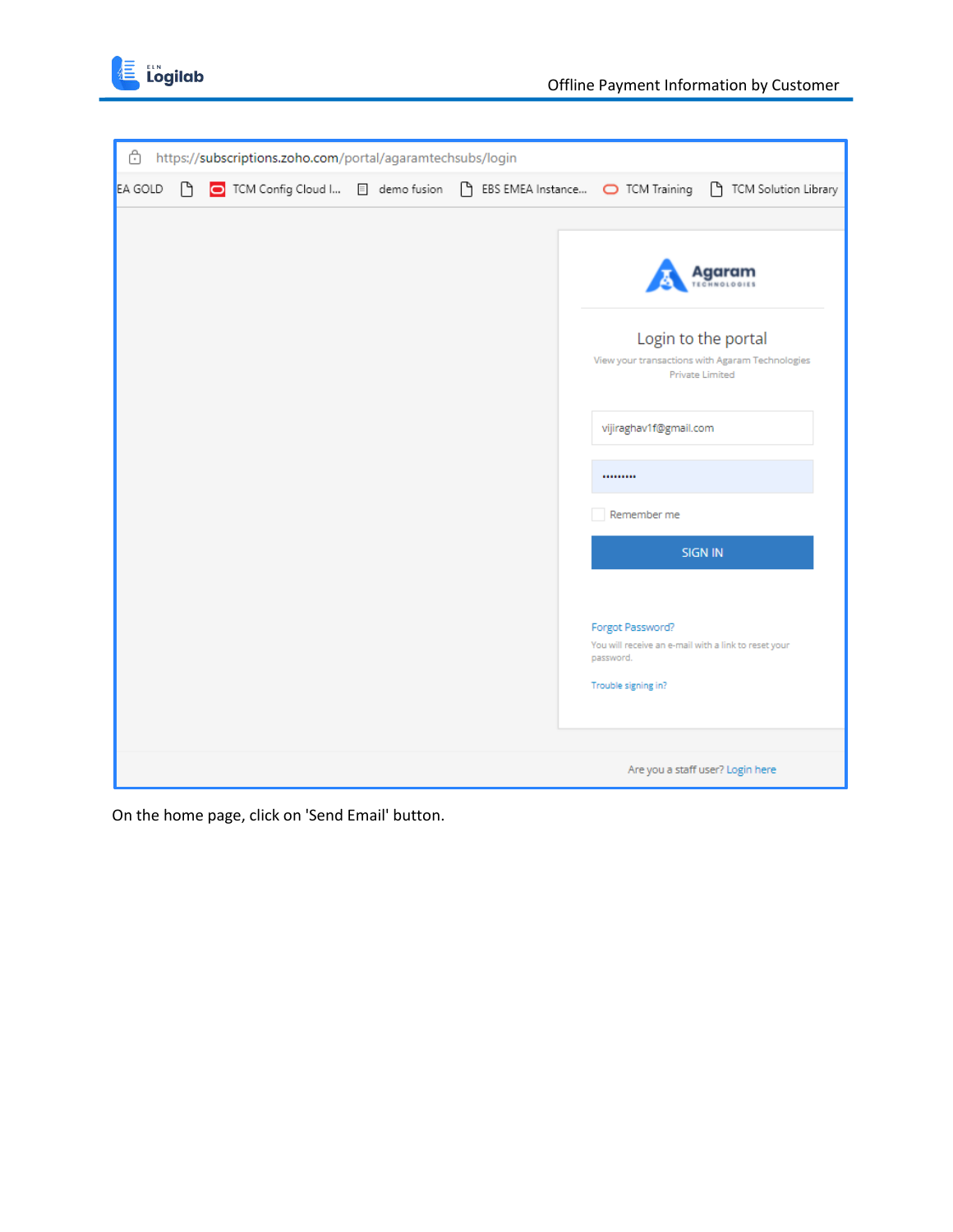

| $\mathcal{C}$<br>$\Omega$<br>$\leftarrow$  | https://subscriptions.zoho.com/portal/agaramtechsubs/index                                                                             |                  |                                                            |  |            | $\Theta$<br>$\vec{c}$ |
|--------------------------------------------|----------------------------------------------------------------------------------------------------------------------------------------|------------------|------------------------------------------------------------|--|------------|-----------------------|
| BAC Instance<br>$\bigcap$<br>TCM EMEA GOLD | TCM Config Cloud I [3] demo fusion [b] EBS EMEA Instance O TCM Training [b] TCM Solution Library [b] Transfer to GL in su [b] [b] BIMS |                  |                                                            |  |            | <b>P</b> EXPENSE RE   |
| Rajkumar Ga<br>vijiraghav1f@gmai           | Agaram Technologies Customer Portal                                                                                                    |                  |                                                            |  |            |                       |
| Home                                       | OUTSTANDING INVOICES<br>AVAILABLE CREDITS                                                                                              |                  |                                                            |  |            |                       |
| <b>3</b> Subscriptions                     | Rs.39,825.00 Pay Now →<br>Rs.0.00                                                                                                      |                  |                                                            |  |            |                       |
| <b>图 Invoices</b>                          | Number of Outstanding Invoices: 1                                                                                                      |                  |                                                            |  |            |                       |
| <b>S</b> Payments Made                     |                                                                                                                                        |                  |                                                            |  |            |                       |
| My Details<br><b>B</b> Statements          |                                                                                                                                        | <b>View More</b> |                                                            |  |            |                       |
|                                            | <b>Newlife Pharma Limited</b>                                                                                                          |                  |                                                            |  |            |                       |
|                                            | Rajkumar Ganesh                                                                                                                        |                  |                                                            |  |            |                       |
| <b>A</b> Change Password                   |                                                                                                                                        |                  |                                                            |  |            |                       |
| $E$ Log Out                                |                                                                                                                                        |                  |                                                            |  |            |                       |
|                                            |                                                                                                                                        |                  |                                                            |  |            |                       |
|                                            |                                                                                                                                        |                  |                                                            |  |            |                       |
|                                            |                                                                                                                                        |                  |                                                            |  |            |                       |
|                                            |                                                                                                                                        |                  |                                                            |  |            |                       |
|                                            |                                                                                                                                        |                  |                                                            |  |            |                       |
|                                            |                                                                                                                                        |                  |                                                            |  |            |                       |
|                                            |                                                                                                                                        |                  |                                                            |  |            |                       |
|                                            | Agaram Technologies Private Limited                                                                                                    |                  |                                                            |  |            |                       |
| A Agaram                                   | Company ID: U72900TN1995PTC030563                                                                                                      |                  |                                                            |  |            |                       |
|                                            | Priyan Plaza, 76 Nelson Manickam Road,<br>Aminjikarai                                                                                  | ÷<br>dillo.      | <b>Agaram Technologies</b><br>subscriptions@agaramtech.com |  | Send Email | $\mathscr O$ Review   |
|                                            | Chennai Tamil Nadu 600029<br>India                                                                                                     |                  | +91 44 42082005                                            |  |            |                       |
|                                            | GSTIN: 33AACCA4304J1Z5<br>PAN: AACCA4304J                                                                                              |                  |                                                            |  |            |                       |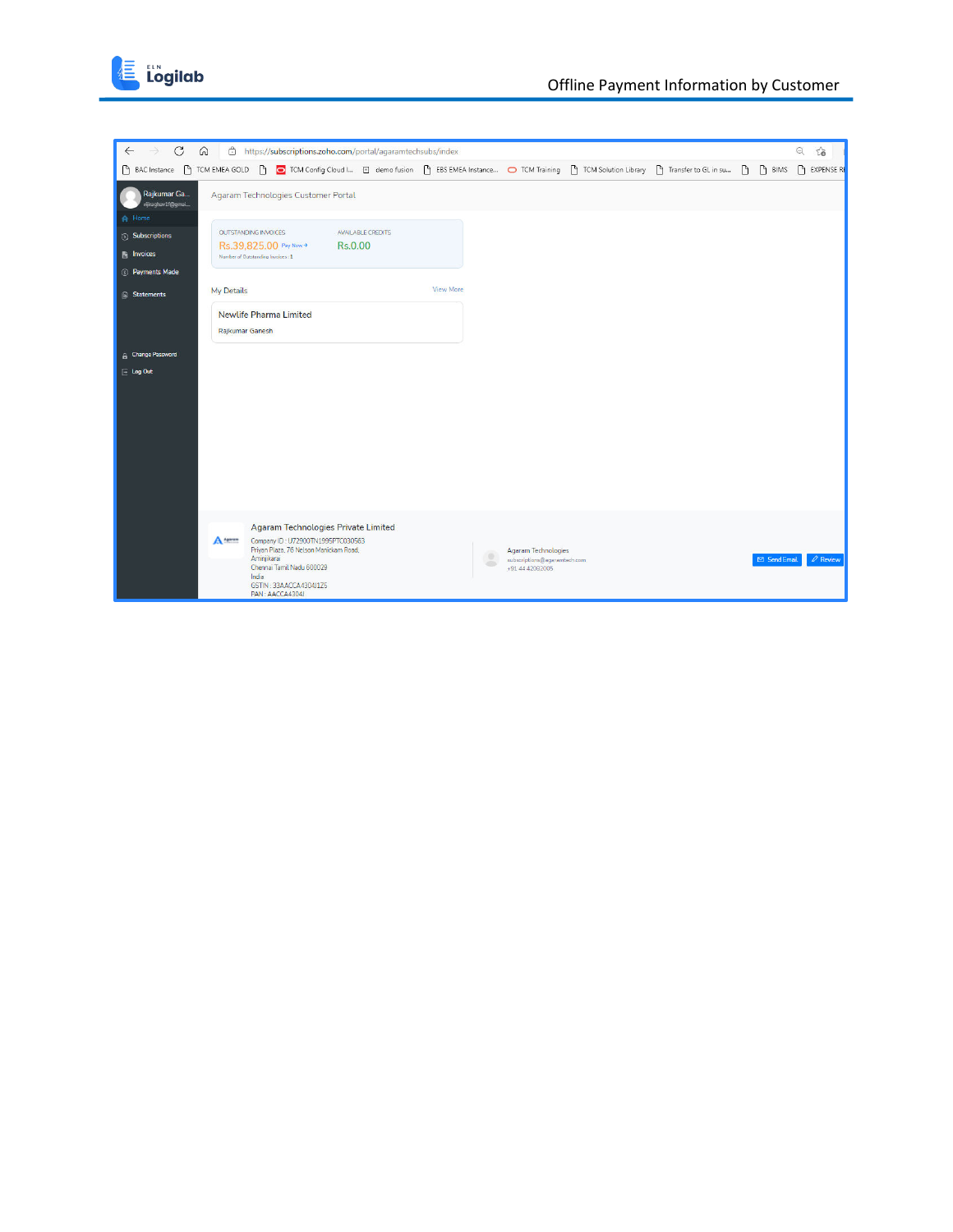

| Rajkumar Ga                    |                                                                                                                                                                                                                                                                                                                                                                                                                                                                       |                                                                                                                                     |                                                                             |                                     |                                                                                                                          |            |                   |              |                |  |  |
|--------------------------------|-----------------------------------------------------------------------------------------------------------------------------------------------------------------------------------------------------------------------------------------------------------------------------------------------------------------------------------------------------------------------------------------------------------------------------------------------------------------------|-------------------------------------------------------------------------------------------------------------------------------------|-----------------------------------------------------------------------------|-------------------------------------|--------------------------------------------------------------------------------------------------------------------------|------------|-------------------|--------------|----------------|--|--|
| vijiraghav1f@gmai<br>Home<br>A | <b>Add Comment</b>                                                                                                                                                                                                                                                                                                                                                                                                                                                    |                                                                                                                                     |                                                                             |                                     |                                                                                                                          |            |                   |              |                |  |  |
| Subscriptions<br>C۶)           |                                                                                                                                                                                                                                                                                                                                                                                                                                                                       |                                                                                                                                     |                                                                             |                                     |                                                                                                                          |            |                   |              |                |  |  |
| Invoices                       |                                                                                                                                                                                                                                                                                                                                                                                                                                                                       |                                                                                                                                     |                                                                             |                                     |                                                                                                                          |            |                   |              |                |  |  |
| <b>Payments Made</b><br>(8)    |                                                                                                                                                                                                                                                                                                                                                                                                                                                                       |                                                                                                                                     | <b>Agaram Technologies Private Limited</b>                                  |                                     |                                                                                                                          |            |                   |              |                |  |  |
| <b>Statements</b><br>īΘ        |                                                                                                                                                                                                                                                                                                                                                                                                                                                                       | Agaram<br>Aminjikarai<br><b>HNOLOGIES</b><br>Chennai Tamil Nadu 600029<br>India<br><b>GSTIN: 33AACCA4304J125</b><br>PAN: AACCA43043 | Company ID: U729001N1995PTC030563<br>Priyan Plaza, 76 Nelson Manickam Road, |                                     |                                                                                                                          |            |                   |              | <b>INVOICE</b> |  |  |
| <b>Change Password</b>         | Terms                                                                                                                                                                                                                                                                                                                                                                                                                                                                 | : INV 000134<br>Invoice Number<br>$: 30-12-2021$<br>Invoice Date<br>: Due On Receipt                                                |                                                                             | Online/Offline                      |                                                                                                                          | : Offline  |                   |              |                |  |  |
| Log Out<br>E                   | Due Date<br><b>Bill To</b>                                                                                                                                                                                                                                                                                                                                                                                                                                            | $: 30-12-2021$                                                                                                                      |                                                                             |                                     |                                                                                                                          |            |                   |              |                |  |  |
|                                | Bangalore<br>India                                                                                                                                                                                                                                                                                                                                                                                                                                                    | <b>Rajkumar Ganesh</b><br>43 New Street<br>5600024 Kamataka                                                                         |                                                                             | 43 New Street<br>Bangalore<br>India | Rajkumar Ganesh<br>5600024 Kamataka                                                                                      |            |                   |              |                |  |  |
|                                | ø                                                                                                                                                                                                                                                                                                                                                                                                                                                                     | Item                                                                                                                                |                                                                             | HSN/SAC                             | Qty                                                                                                                      | Unit Price | <b>IGST</b><br>96 | Amt          | Amount         |  |  |
|                                | $\mathbf{1}$                                                                                                                                                                                                                                                                                                                                                                                                                                                          | Logilab ELN Cloud SaaS - General - Standard with 1 month<br>Trial - Monthly Plan                                                    | 997331                                                                      |                                     | 15                                                                                                                       | 2.250.00   | 18%               | 6,075.<br>00 | 33,750.00      |  |  |
|                                | Total In Words<br>Indian Rupee Thirty-Nine Thousand Eight Hundred Twenty-Five Only<br>Thank you for the payment. You just made our day.                                                                                                                                                                                                                                                                                                                               |                                                                                                                                     |                                                                             |                                     | Sub Total<br>33,750.00<br><b>IGST18 (18%)</b><br>6,075.00<br>Total<br>Rs.39.825.00<br><b>Balance Due</b><br>Rs.39,825.00 |            |                   |              |                |  |  |
|                                | For Agaram Technologies Private Limited<br>Payment Options<br>Company Bank Details for Offline payent:<br><b>Bank Name</b><br>State Bank of India<br>d.<br>Authorized Signatory<br><b>Account Holder's Name</b><br>Agaram Technologies Private Limited<br>Y.<br>Account Number<br>33166124321<br>ä.<br><b>IFSC Code</b><br>SB1N0006616<br>x<br><b>Branch</b><br>Siruthozhil, Chetpet, Chennai, India<br>d.<br><b>SWIFT Code</b><br>SBI NIN BB 301<br>×<br>Declaration |                                                                                                                                     |                                                                             |                                     |                                                                                                                          |            |                   |              |                |  |  |

Enter the details about the bank transfer that has been made.

This may typically contain the Bank Transfer Reference number, Invoice number, amount, date of transfer, etc.

Please ensure that all the required information which are required for Receivables Admin to record the payment are provided.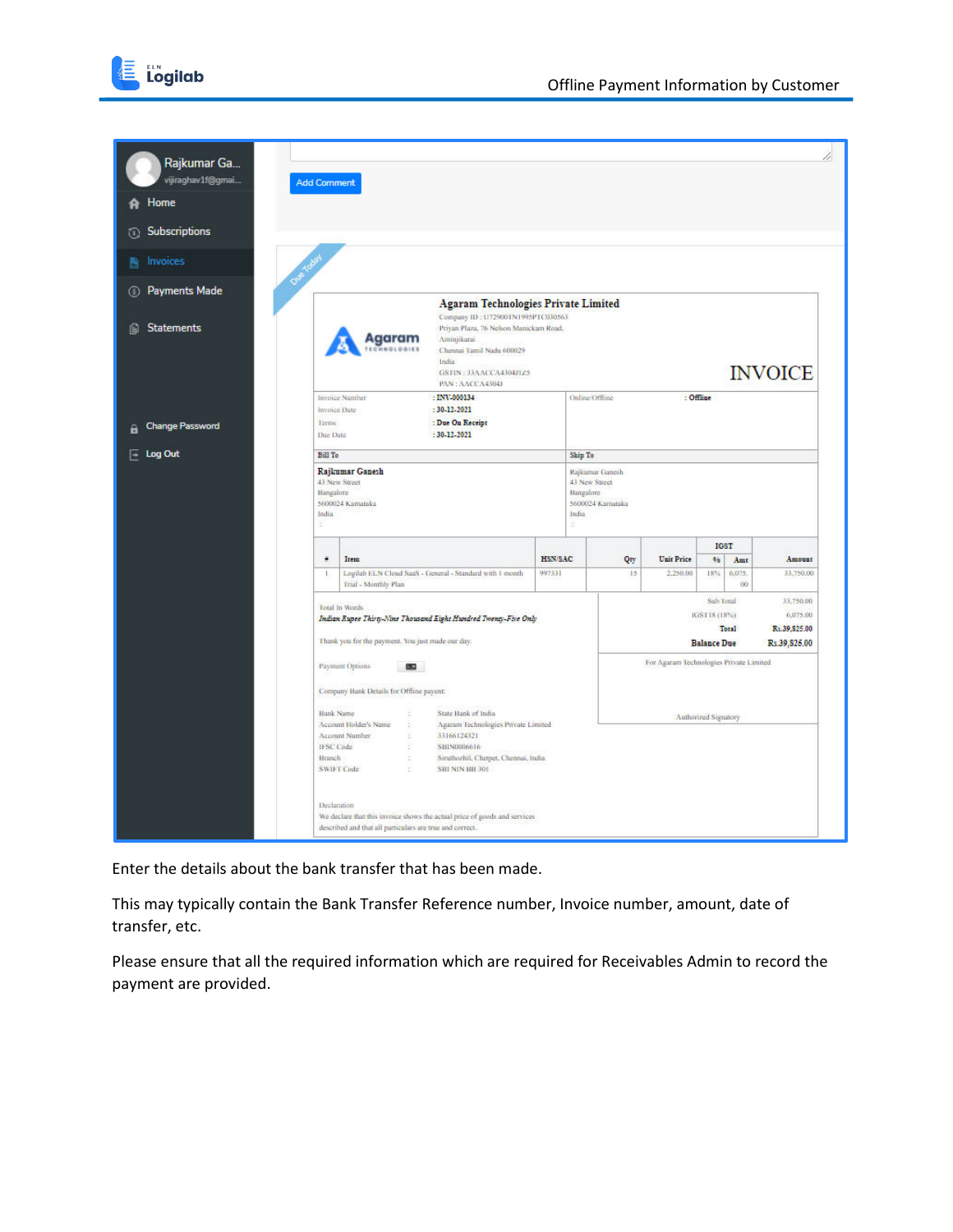

| Rajkumar Ga<br>vijiraghav1f@gmai | Agaram Technologies Customer Portal                                                         |                                                                                                  |
|----------------------------------|---------------------------------------------------------------------------------------------|--------------------------------------------------------------------------------------------------|
| A Home                           |                                                                                             |                                                                                                  |
| <b>8</b> Subscriptions           | OUTSTANDING INVOICES<br>AVAILABLE CREDITS<br>Rs.39,825.00 Pay Now →<br><b>Rs.0.00</b>       |                                                                                                  |
| <b>E</b> Invoices                | Number of Outstanding Invoices : 1                                                          |                                                                                                  |
| <sup>3</sup> Payments Made       |                                                                                             |                                                                                                  |
| <b>B</b> Statements              | <b>View More</b><br>My Details                                                              |                                                                                                  |
|                                  | <b>Newlife Pharma Limited</b>                                                               |                                                                                                  |
|                                  | Rajkumar Ganesh                                                                             |                                                                                                  |
| <b>G</b> Change Password         |                                                                                             |                                                                                                  |
| $\overline{+}$ Log Out           |                                                                                             |                                                                                                  |
|                                  |                                                                                             |                                                                                                  |
|                                  |                                                                                             |                                                                                                  |
|                                  |                                                                                             |                                                                                                  |
|                                  |                                                                                             |                                                                                                  |
|                                  |                                                                                             |                                                                                                  |
|                                  |                                                                                             |                                                                                                  |
|                                  |                                                                                             |                                                                                                  |
|                                  |                                                                                             |                                                                                                  |
|                                  | <b>Agaram Technologies Private Limited</b><br>A Agaram<br>Company ID: U72900TN1995PTC030563 |                                                                                                  |
|                                  | Priyan Plaza, 76 Nelson Manickam Road,<br>Aminjikarai                                       | <b>Agaram Technologies</b><br>$\mathscr{O}$ Review<br>Send Email<br>subscriptions@agaramtech.com |
|                                  | $\sqrt{2}$<br>Chennai Tamil Nadu 600029<br>India                                            | +91 44 42082005                                                                                  |
|                                  | GSTIN: 33AACCA4304J1Z5<br>PAN: AACCA4304J                                                   |                                                                                                  |

Click 'Send' button after entering all the required information in 'Mail To' dialog pop-up.

| Rajkumar Ga<br>vijiraghav1f@gmai                                                                                                                    | Agaram Technologies Customer Portal                                                                                                                                                                                        | Mail To                                                                                                                                                                                                                                                                                                                                                                                                  | $\times$                             |
|-----------------------------------------------------------------------------------------------------------------------------------------------------|----------------------------------------------------------------------------------------------------------------------------------------------------------------------------------------------------------------------------|----------------------------------------------------------------------------------------------------------------------------------------------------------------------------------------------------------------------------------------------------------------------------------------------------------------------------------------------------------------------------------------------------------|--------------------------------------|
| A Home<br><b>Subscriptions</b><br><b>图 Invoices</b><br><b>D</b> Payments Made<br><b>B</b> Statements<br>A Change Password<br>$\overline{=}$ Log Out | OUTSTANDING INVOICES<br><b>AVAILABLE CREDITS</b><br>Rs.39,825.00 Pay Now →<br>Rs.0.00<br>Number of Outstanding Invoices : 1<br>My Details<br>Newlife Pharma Limited<br>Rajkumar Ganesh                                     | From<br>vijiraghav1f@gmail.com<br>Subject*<br>Offline payment for the Invoice: INV-000134<br>Message*<br>Please note that offline payment for the invoice INV-000134 for the amount of<br>Rs.39825 has been remitted vide Bank Transaction reference No: 7890123 dated<br>30-Dec-2021<br>Please acknowledge the same and record the payment.<br>Thanking you<br>Newlife Pharma Limited<br>Cancel<br>Send |                                      |
|                                                                                                                                                     | <b>Agaram Technologies Private Limited</b><br>A <sub>4</sub><br>Company ID: U72900TN1995PTC030563<br>Priyan Plaza, 76 Nelson Manickam Road,<br>Aminjikarai<br>Chennai Tamil Nadu 600029<br>India<br>GSTIN: 33AACCA4304J1Z5 | Agaram Technologies<br>subscriptions@agaramtech.com<br>+91 44 42082005                                                                                                                                                                                                                                                                                                                                   | <b><i>P</i></b> Review<br>Send Email |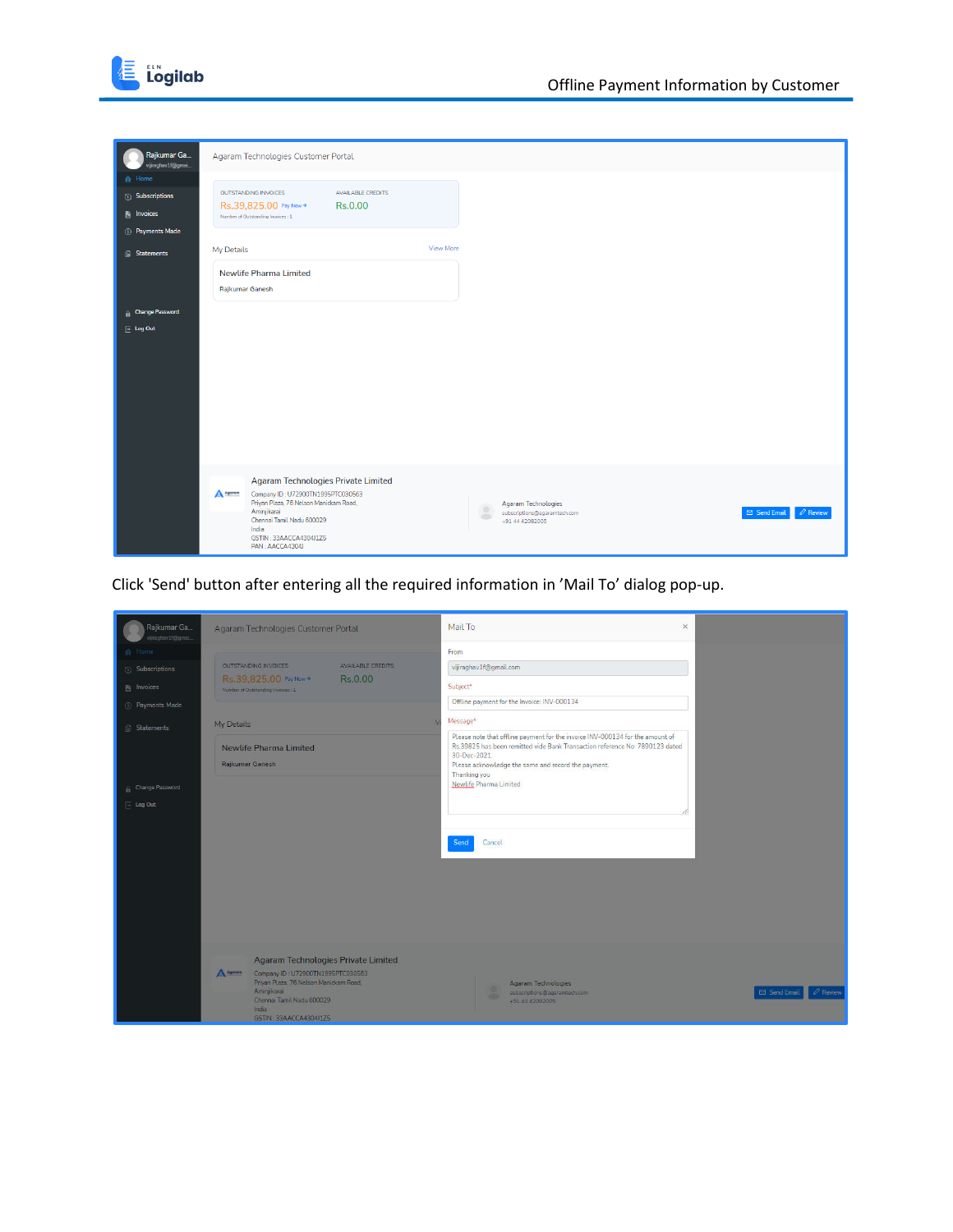

| Rajkumar Ga<br>vijiraghav1f@gmai                                 | Agaram Technologies Customer Portal                                                                                                                                                                                                                                                                                                                                  |
|------------------------------------------------------------------|----------------------------------------------------------------------------------------------------------------------------------------------------------------------------------------------------------------------------------------------------------------------------------------------------------------------------------------------------------------------|
| <b>合</b> Home<br><b>8</b> Subscriptions<br>$\mathbf{B}$ Invoices | OUTSTANDING INVOICES<br>AVAILABLE CREDITS<br>Rs.39,825.00 Pay Now →<br>Rs.0.00<br>Number of Outstanding Invoices : 1                                                                                                                                                                                                                                                 |
| <sup>3</sup> Payments Made                                       |                                                                                                                                                                                                                                                                                                                                                                      |
| <b>B</b> Statements                                              | View More<br>My Details                                                                                                                                                                                                                                                                                                                                              |
|                                                                  | <b>Newlife Pharma Limited</b><br>Rajkumar Ganesh                                                                                                                                                                                                                                                                                                                     |
| <b>G</b> Change Password                                         |                                                                                                                                                                                                                                                                                                                                                                      |
| $\overline{+}$ Log Out                                           |                                                                                                                                                                                                                                                                                                                                                                      |
|                                                                  | Agaram Technologies Private Limited<br>A Agoram<br>Company ID: U72900TN1995PTC030563<br>Priyan Plaza, 76 Nelson Manickam Road,<br><b>Agaram Technologies</b><br>Aminjikarai<br>$\mathscr O$ Review<br>Send Email<br>subscriptions@agaramtech.com<br>$\sqrt{2}$<br>Chennai Tamil Nadu 600029<br>+91 44 42082005<br>India<br>GSTIN: 33AACCA4304J1Z5<br>PAN: AACCA4304J |

Confirmation message is displayed.

Log out of Customer portal.